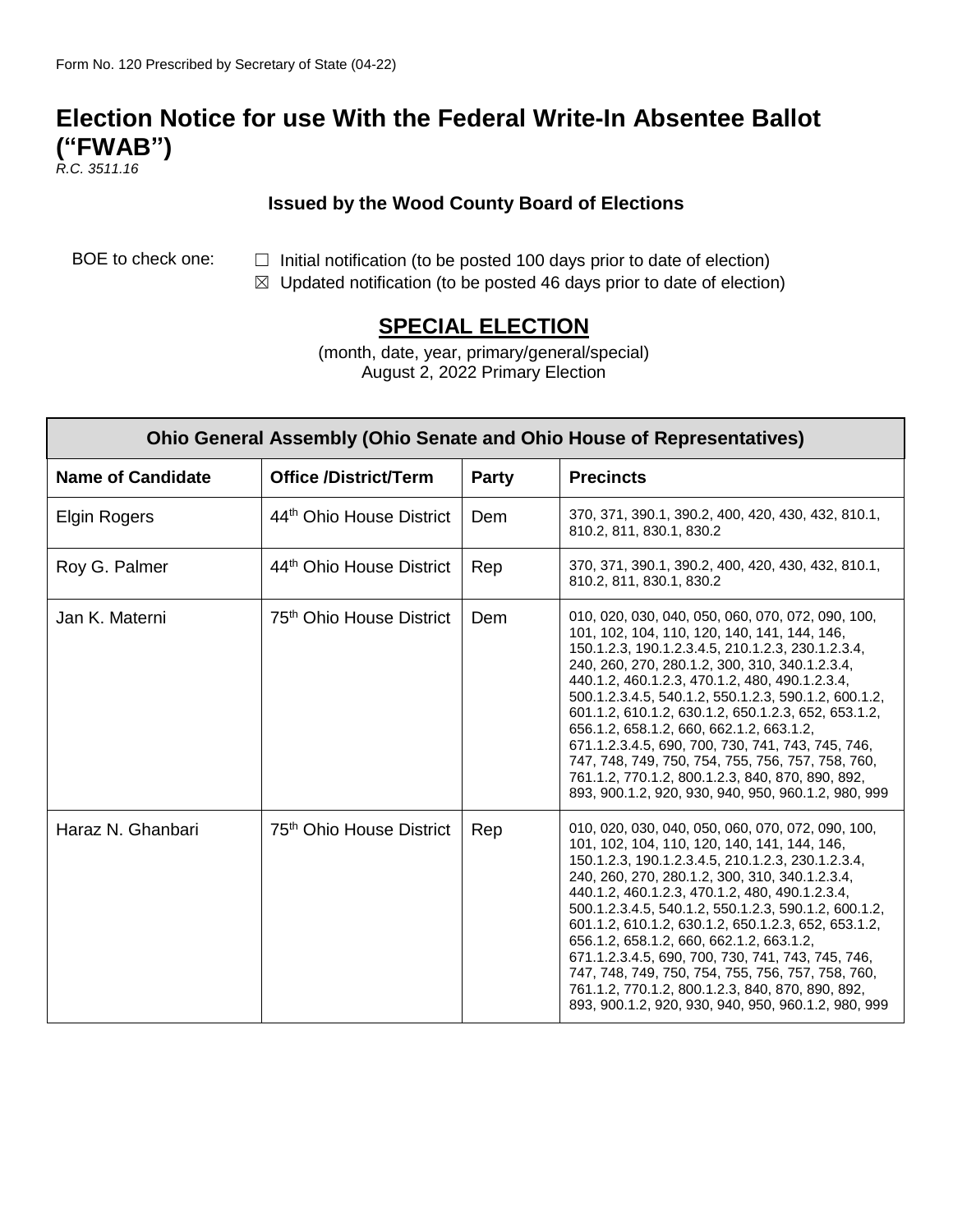| Party Offices (State and County Central Committee) (Primary Elections Only) |                                                                                 |       |                                                                                                                                                                                                                                                                                                                                                                                                                                                                                                                                                                                                                                                                                                                |  |
|-----------------------------------------------------------------------------|---------------------------------------------------------------------------------|-------|----------------------------------------------------------------------------------------------------------------------------------------------------------------------------------------------------------------------------------------------------------------------------------------------------------------------------------------------------------------------------------------------------------------------------------------------------------------------------------------------------------------------------------------------------------------------------------------------------------------------------------------------------------------------------------------------------------------|--|
| <b>Name of Candidate</b>                                                    | <b>Office</b>                                                                   | Party | <b>Precincts</b>                                                                                                                                                                                                                                                                                                                                                                                                                                                                                                                                                                                                                                                                                               |  |
| <b>Thomas Galloway</b>                                                      | <b>State Central</b><br><b>Committee Man</b><br>2 <sup>nd</sup> Senate District | Dem   | 010, 020, 030, 040, 050, 060, 070, 072, 090, 100,<br>101, 102, 104, 110, 120, 140, 141, 144, 146,<br>150.1.2.3, 190.1.2.3.4.5, 210.1.2.3, 230.1.2.3.4,<br>240, 260, 270, 280.1.2, 300, 310, 340.1.2.3.4, 370,<br>371, 390.1.2, 400, 420, 430, 432, 440.1.2,<br>460.1.2.3, 470.1.2, 480, 490.1.2.3.4, 500.1.2.3.4.5,<br>540.1.2, 550.1.2.3, 590.1.2, 600.1.2, 601.1.2,<br>610.1.2, 630.1.2, 650.1.2.3, 652, 653.1.2, 656.1.2,<br>658.1.2, 660, 662.1.2, 663.1.2, 671.1.2.3.4.5, 690,<br>700, 730, 741, 743, 745, 746, 747, 748, 749, 750,<br>754, 755, 756, 757, 758, 760, 761.1.2, 770.1.2,<br>800.1.2.3, 810.1.2, 811, 830.1.2, 840, 870, 890,<br>892, 893, 900.1.2, 920, 930, 940, 950, 960.1.2, 980,<br>999 |  |
| Joshua Culling                                                              | <b>State Central</b><br><b>Committee Man</b><br>2 <sup>nd</sup> Senate District | Rep   | 010, 020, 030, 040, 050, 060, 070, 072, 090, 100,<br>101, 102, 104, 110, 120, 140, 141, 144, 146,<br>150.1.2.3, 190.1.2.3.4.5, 210.1.2.3, 230.1.2.3.4,<br>240, 260, 270, 280.1.2, 300, 310, 340.1.2.3.4, 370,<br>371, 390.1.2, 400, 420, 430, 432, 440.1.2,<br>460.1.2.3, 470.1.2, 480, 490.1.2.3.4, 500.1.2.3.4.5,<br>540.1.2, 550.1.2.3, 590.1.2, 600.1.2, 601.1.2,<br>610.1.2, 630.1.2, 650.1.2.3, 652, 653.1.2, 656.1.2,<br>658.1.2, 660, 662.1.2, 663.1.2, 671.1.2.3.4.5, 690,<br>700, 730, 741, 743, 745, 746, 747, 748, 749, 750,<br>754, 755, 756, 757, 758, 760, 761.1.2, 770.1.2,<br>800.1.2.3, 810.1.2, 811, 830.1.2, 840, 870, 890,<br>892, 893, 900.1.2, 920, 930, 940, 950, 960.1.2, 980,<br>999 |  |
| <b>Margaret Mary Murray</b>                                                 | <b>State Central</b><br>Committee Woman<br>2 <sup>nd</sup> Senate District      | Dem   | 010, 020, 030, 040, 050, 060, 070, 072, 090, 100,<br>101, 102, 104, 110, 120, 140, 141, 144, 146,<br>150.1.2.3, 190.1.2.3.4.5, 210.1.2.3, 230.1.2.3.4,<br>240, 260, 270, 280.1.2, 300, 310, 340.1.2.3.4, 370,<br>371, 390.1.2, 400, 420, 430, 432, 440.1.2,<br>460.1.2.3, 470.1.2, 480, 490.1.2.3.4, 500.1.2.3.4.5,<br>540.1.2, 550.1.2.3, 590.1.2, 600.1.2, 601.1.2,<br>610.1.2, 630.1.2, 650.1.2.3, 652, 653.1.2, 656.1.2,<br>658.1.2, 660, 662.1.2, 663.1.2, 671.1.2.3.4.5, 690,<br>700, 730, 741, 743, 745, 746, 747, 748, 749, 750,<br>754, 755, 756, 757, 758, 760, 761.1.2, 770.1.2,<br>800.1.2.3, 810.1.2, 811, 830.1.2, 840, 870, 890,<br>892, 893, 900.1.2, 920, 930, 940, 950, 960.1.2, 980,<br>999 |  |
| Lisa M. Crescimano                                                          | <b>State Central</b><br>Committee Woman<br>2 <sup>nd</sup> Senate District      | Rep   | 010, 020, 030, 040, 050, 060, 070, 072, 090, 100,<br>101, 102, 104, 110, 120, 140, 141, 144, 146,<br>150.1.2.3, 190.1.2.3.4.5, 210.1.2.3, 230.1.2.3.4,<br>240, 260, 270, 280.1.2, 300, 310, 340.1.2.3.4, 370,<br>371, 390.1.2, 400, 420, 430, 432, 440.1.2,<br>460.1.2.3, 470.1.2, 480, 490.1.2.3.4, 500.1.2.3.4.5,<br>540.1.2, 550.1.2.3, 590.1.2, 600.1.2, 601.1.2,<br>610.1.2, 630.1.2, 650.1.2.3, 652, 653.1.2, 656.1.2,<br>658.1.2, 660, 662.1.2, 663.1.2, 671.1.2.3.4.5, 690,<br>700, 730, 741, 743, 745, 746, 747, 748, 749, 750,<br>754, 755, 756, 757, 758, 760, 761.1.2, 770.1.2,<br>800.1.2.3, 810.1.2, 811, 830.1.2, 840, 870, 890,<br>892, 893, 900.1.2, 920, 930, 940, 950, 960.1.2, 980,<br>999 |  |